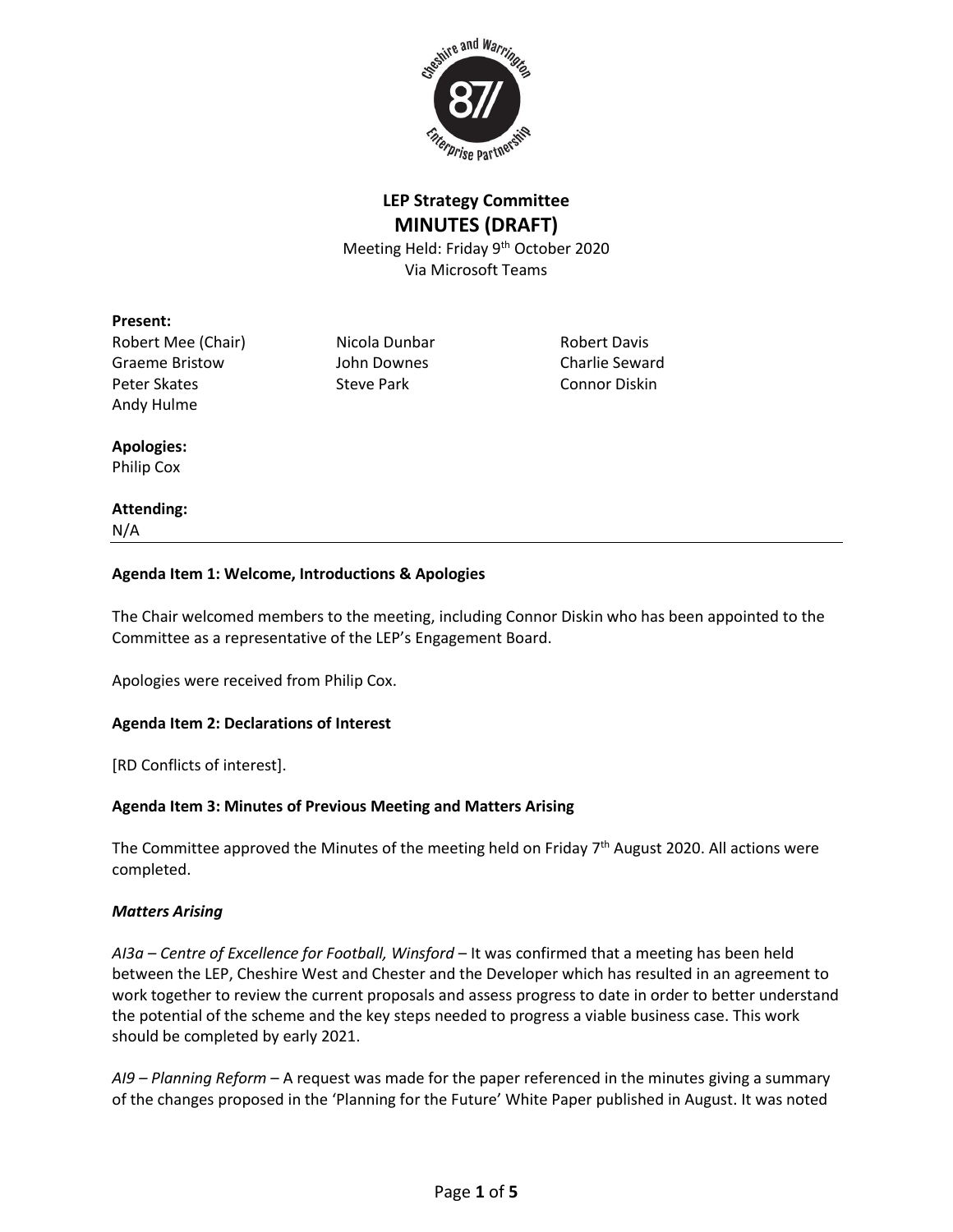that each local authority is currently developing its response to the White Paper and that discussions were ongoing regarding the merits of an additional response at the sub-regional level.

#### *ACTION: Andy Hulme to circulate summary paper on 'Planning for the Future'*

#### **Agenda Item 4: Public Speaking Time**

No members of the meeting were present at the meeting.

#### **Agenda Item 5: Covid-19 Restart and Recovery Activity**

The contents of the report were noted.

Andy Hulme gave a short presentation (slides attached as an appendix to the minutes) summarising the plan to date, which brings together the 6-month recovery plan, Comprehensive Spending Review submission and the Local Industrial Strategy actions.

It was noted that the current state of flux in terms of Covid lockdown restrictions is making the task of developing the plan more complicated as events require a switch back from 'recovery' to 'respond' modes.

In anticipation of a re-write of the national Industrial Strategy, the activities in the plan have been grouped in a series of themes and assessed in terms of short-medium-long term delivery. The language used to describe the themes has also changed slightly to start to move away from the previous focus on the five foundations of productivity.

The Committee discussed at length the plan and the key questions around who provides leadership, how might activity be resourced and how should the programme be prioritised and programmed to achieve greatest impact.

Key points from the discussion included: -

- Given the current economic turbulence, the LEP and local authorities have to work closely to engage with business and business groups to gather intelligence on emerging issues and challenges so that effective and rapid responses can be put in place. Noted that business engagement is hard at the moment given all businesses are having to deal with.
- Suggested that good key account management will be important in the short term in order to identify issues and opportunities early and respond to them.
- Right to focus on the short term at the moment but must also be conscious of key long-term strategic aims that might need short term activity to move them long or position the sub-region to respond
- Need to look at existing structures and groups to see who can provide leadership to different themes and where the gaps are, e.g. Sustainable and Inclusive Growth Commission can provide leadership to that part of the plan, Employer Skills Board to the Skills and Employment activity, etc. Potential gap around science and innovation.
- In considering leadership roles there is also a need to consider who will also engage in a supporting or enabling role.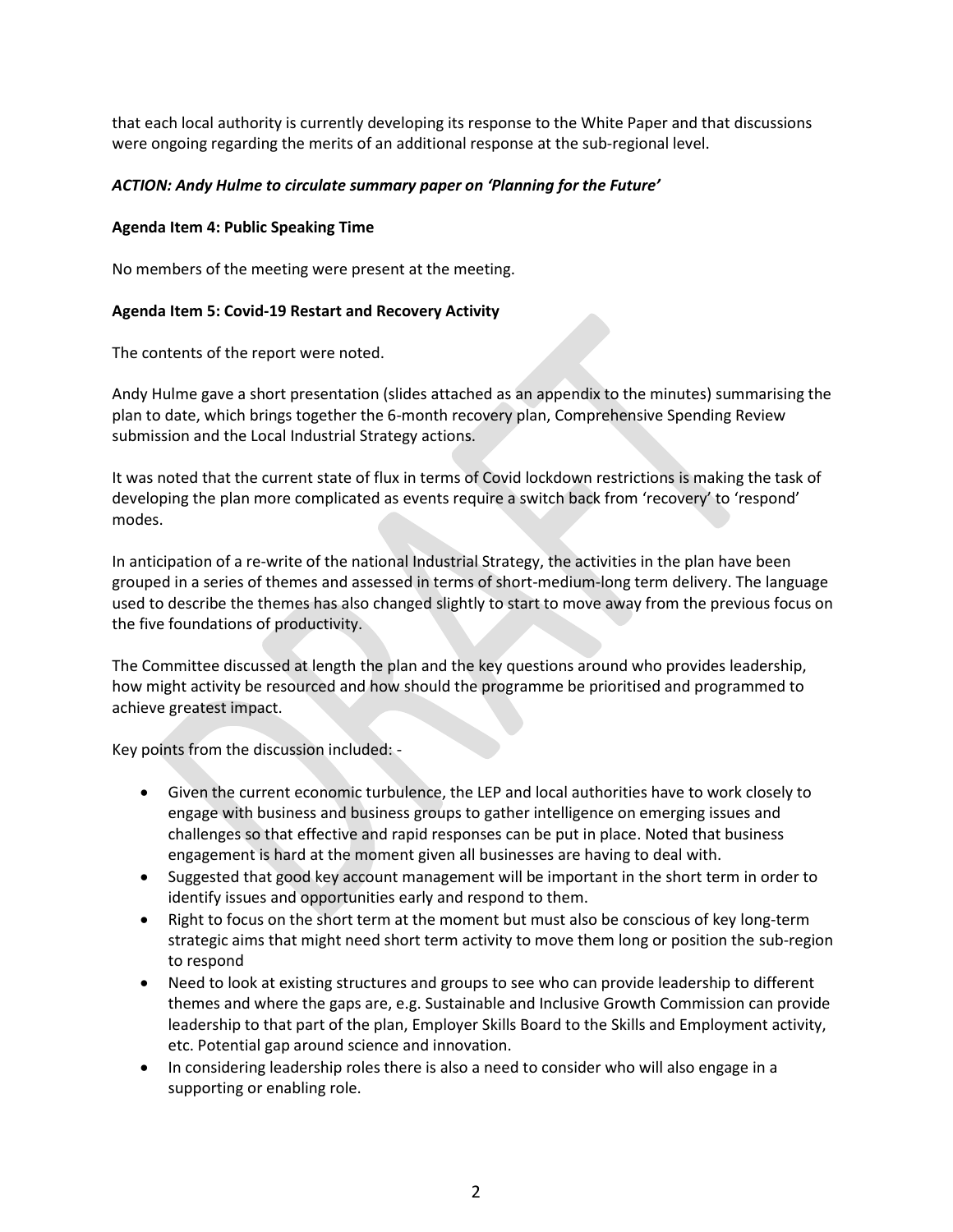• Graeme Bristow highlighted the learning from the AZ withdrawal from Alderley Park and the MIT Regional Entrepreneurship Acceleration Programme (REAP). Both suggest that innovation will be crucial to long term growth and recovery and as such we need to think about how best to encourage and support entrepreneurs – lots of talented people affected by threat of redundancy at the moment who don't know how to turn themselves in to entrepreneurs.

## *ACTION: Andy Hulme to share a revised version of the Delivery Plan ordered by timescale. Strategy Committee members to provide feedback on priorities in the short-medium term.*

## *ACTION: Andy Hulme to circulate the final version of the CSR submission*

Robert Davis gave a brief update on progress in mobilising the new Sustainable and Inclusive Growth Commission which he is chairing jointly with Cllr Sam Corcoran, Leader of Cheshire East Council. The Commission will adopt a six-stage approach to its activities – collate / plan / consult / promote / execute / review.

#### **Agenda Item 6: Strategy Update**

The contents of the report were noted.

Andy Hulme updated on the status of the Strategy work programme and Delivery Plan. No activities are currently flagged as red (high risk) and progress overall remans good. Moving forwards there is potential overlap between the Strategy Programme Delivery Plan and the Recovery and Growth Delivery Plan and the latter will potentially become the main point for reference.

The submission to Innovate UK for the next stage of the **Industrial Clusters Decarbonisation programme** has received positive feedback and a formal Ministerial Announcement is awaited to confirm which projects have been successful in their bids. Should funding be confirmed work will start in January 2021, with the LEP taking a lead on commissioning development of the Strategic Outline Business Case.

Robert Davis asked for a further conversation with the LEP to better understand how the various energy initiatives in the pipeline fit together. Andy Hulme to arrange.

## *ACTION: Andy Hulme to arrange follow up call with Robert Davis.*

Delivery of the final draft of the **Digital Infrastructure Plan** is imminent. Andy Hulme highlighted two specific opportunities for cross boundary / cross-border collaboration that the consultant team had flagged during their background work. These were: -

- the potential to work with Liverpool City Region to extend their 'Dig Once' programme into the Ellesmere Port area (providing ducting in advance of need for superfast broadband fibre to coincide with wider utilities replacement work); and
- a proposed 5G corridor that the Welsh Government and North Wales Economic Ambition Board is developing a business case for. This would run along the A55 / M56 and there was scope to extend it across the border through to the M6.

The Committee was supportive of engaging in further discussions on these projects.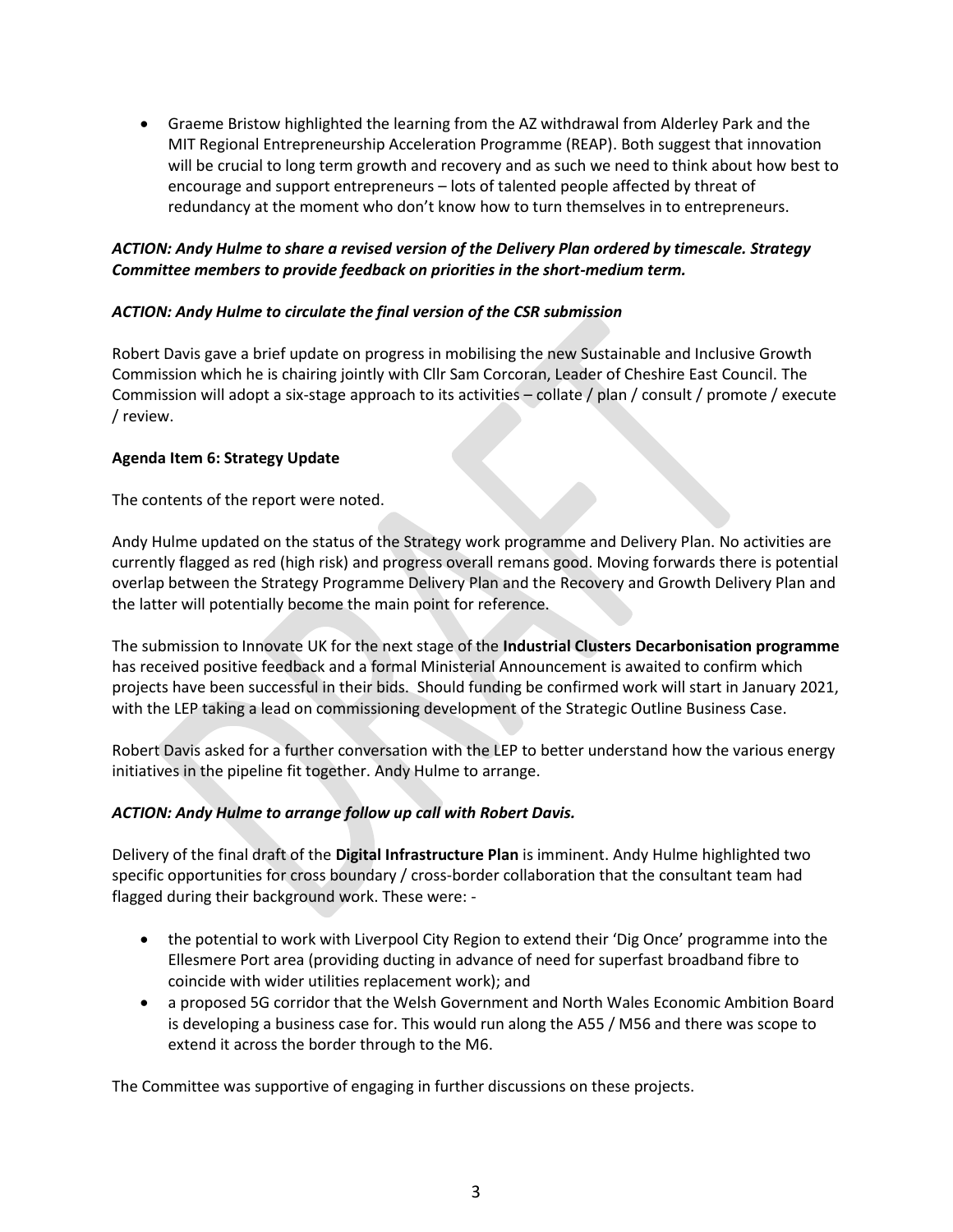An update was provided on initial discussions with neighbouring areas on the potential for a joint proposal when government issues a call for bids for **Freeports** later in the year (post-meeting note, this is likely to be in December). The potential benefits to or manufacturing sector were discussed along with the potential to extend discussions to include north Wales (Ports of Holyhead and Mostyn).

## *Action: Andy Hulme to arrange follow up discussion with Charlie Seward.*

Charlie Seward briefly updated the Committee on discussions that Cheshire West has been progressing with the Welsh and UK governments about the potential for a **cross-border investment programme**. Proposals will be developed over the next six months. The LEP has indicated willingness to make a financial contribution to support this work. It was agreed that a more formal update would be given at the December Strategy Committee meeting.

## *ACTION: Presentation by Charlie Seward on the Cross-Border Investment Programme to be included on the December Agenda.*

Work on the **Natural Capital Audit** is progressing well. A workshop with stakeholders has been arranged for early November which will enable the consultant team to share the findings of its baselining activities as well as initial thoughts on priority areas for investment.

## **Part B Agenda Items (Non-Public Items)**

## **Agenda Item 7 – Non-Public Items.**

There were no items for discussion under this agenda item.

## **Agenda Item 8 – any Other Business**

Graeme Bristow requested further information on the work being undertaken locally to prepare for the end of the Brexit transition period in December. It was suggested that this could be included as an item on the December meeting agenda.

Robert Mee queried whether data was available on the impact of the current Coronavirus crisis on the over-50s (in terms of redundancy, etc). Andy Hulme advised that the Data and Labour Market Sub Group of the Employer Skills Board has produced a number of reports recently including an analysis of JSA / Universal Credit claims by age.

## *ACTION: Andy Hulme to circulate slides from Data and Labour Market Working Group*

Government Announcements noted included: -

- Union Connectivity Plan ([https://www.gov.uk/government/publications/union](https://www.gov.uk/government/publications/union-connectivity-review-terms-of-reference/union-connectivity-review-terms-of-reference#contents)[connectivity-review-terms-of-reference/union-connectivity-review-terms-of](https://www.gov.uk/government/publications/union-connectivity-review-terms-of-reference/union-connectivity-review-terms-of-reference#contents)[reference#contents\)](https://www.gov.uk/government/publications/union-connectivity-review-terms-of-reference/union-connectivity-review-terms-of-reference#contents)
- HS2 Phase 2b Consultation [\(https://assets.publishing.service.gov.uk/government/uploads/system/uploads/attachm](https://assets.publishing.service.gov.uk/government/uploads/system/uploads/attachment_data/file/923784/10961-DfT-HS2_DRC2_Response_Western_Leg_Late_Stage_V10_Accessible.pdf) [ent\\_data/file/923784/10961-DfT-](https://assets.publishing.service.gov.uk/government/uploads/system/uploads/attachment_data/file/923784/10961-DfT-HS2_DRC2_Response_Western_Leg_Late_Stage_V10_Accessible.pdf)